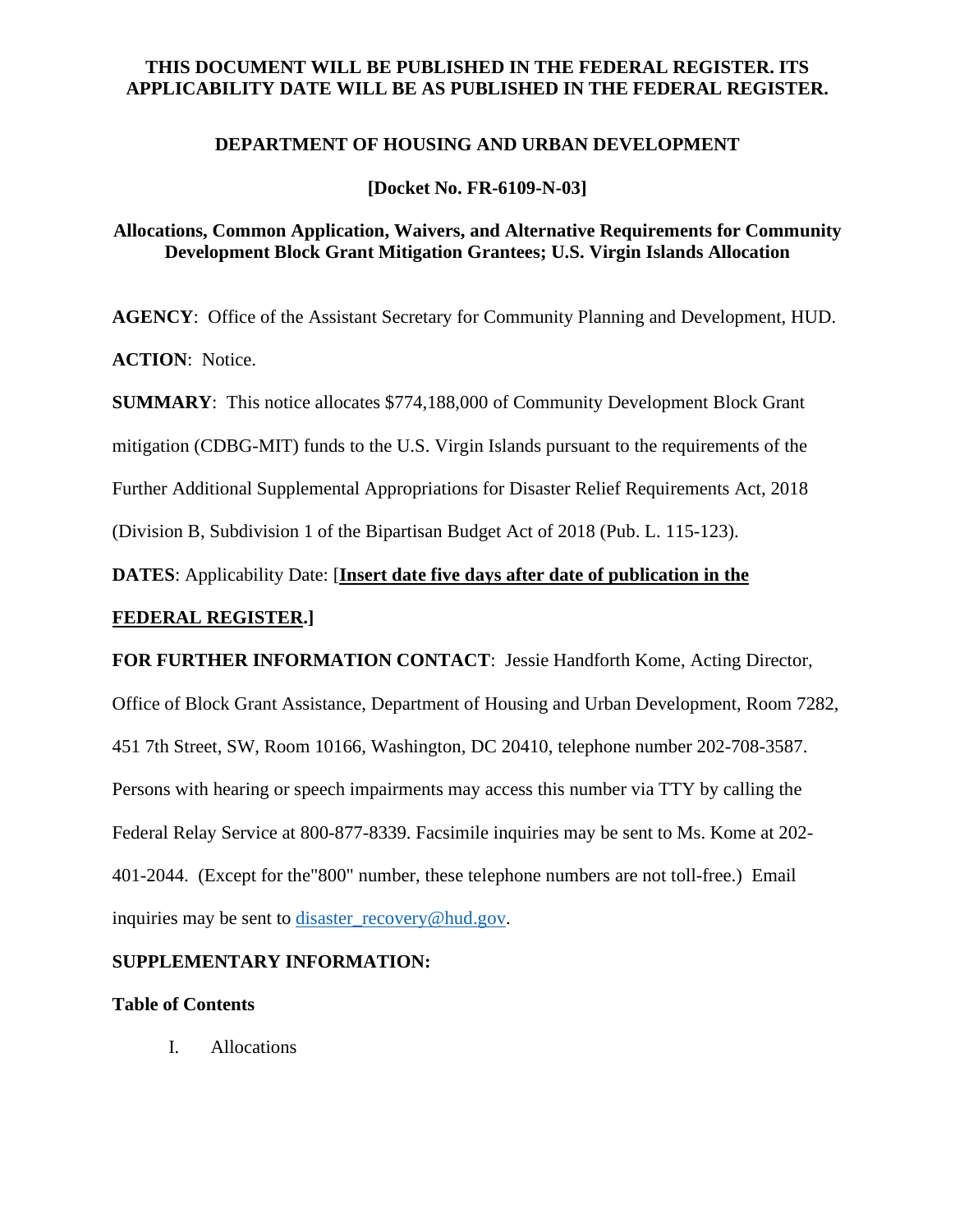- A. Background
- B. Use of Funds
- C. Grant Process
- II. Applicable Rules, Statutes, Waivers, Alternative Requirements, and Grant Conditions
- III. Catalog of Federal Domestic Assistance
- IV. Finding of No Significant Impact

### **I. CDBG-MIT Allocations**

#### I.A. *Background*

The Further Additional Supplemental Appropriations for Disaster Relief Requirements Act, 2018 (Division B, Subdivision 1 of the Bipartisan Budget Act of 2018, Pub. L. 115-123, approved February 9, 2018) (the "Appropriations Act"), made available \$28 billion in Community Development Block Grant disaster recovery (CDBG-DR) funds, and directed HUD to allocate not less than \$12 billion for mitigation activities proportional to the amounts that CDBG-DR grantees received for qualifying disasters in 2015, 2016, and 2017. A **Federal Register** Notice published by the Department on August 30, 2019 (84 FR 45838), allocated \$6.875 billion of CDBG-MIT funds to 14 state and local governments and described the grant requirements and procedures, including waivers and alternative requirements applicable to CDBG-MIT funds ("the CDBG-MIT Notice").

The CDBG-MIT Notice recognizes that CDBG-MIT funds are to be used for distinctly different purposes than Community Development Block Grant disaster recovery (CDBG-DR) funds and that the level of funding and nature of programs and projects that are likely to be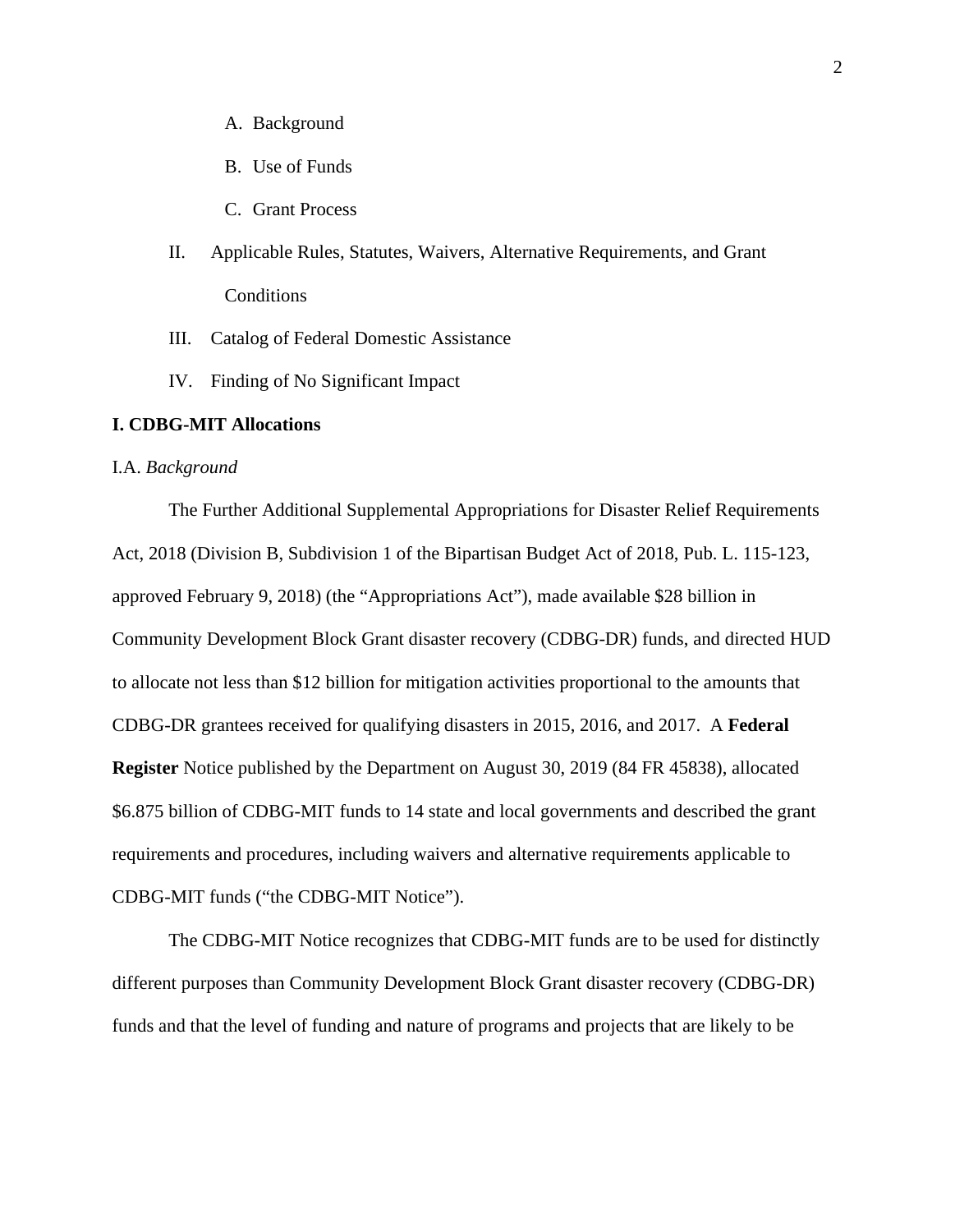funded require all CDBG-MIT grantees and their subrecipients to strengthen their program management capacity, financial management, and internal controls. Under the CDBG-MIT Notice, each grantee is required to strengthen its internal audit function, specify the criteria for subrecipient selection, increase subrecipient monitoring, and establish a process for promptly identifying and addressing conflicts under the grantee's conflict of interest policy. The CDBG-MIT Notice also states the Department's intent to establish special grant conditions for individual CDBG-MIT grants based upon the risks posed by the grantee, including risks related to the grantee's capacity to carry out the specific programs and projects proposed in its action plan. These conditions are designed to provide additional assurances that mitigation activities address grantee-specific risks, such as the potential for waste, fraud, and abuse, or the potential that failure to effectively operate and maintain infrastructure will interfere with anticipated risk mitigation value of CDBG-MIT activities.

The CDBG-MIT Notice also acknowledges on-going capacity considerations associated with the U.S. Virgin Islands' implementation of CDBG-DR funds allocated by HUD in response to 2017 disasters. Accordingly, to further reduce the specific potential risks associated with these challenges, this notice builds upon the requirements of the CDBG-MIT Notice and establishes additional grant conditions to reduce risk and support the successful implementation of this CDBG-MIT allocation by the U.S. Virgin Islands. These measures are designed to augment and support HUD's continual technical assistance and monitoring efforts, undertaken in partnership with the grantee.

This notice allocates an additional \$774,188,000 in CDBG-MIT funds to the U.S. Virgin Islands for mitigation activities consistent with the Appropriations Act and the CDBG-MIT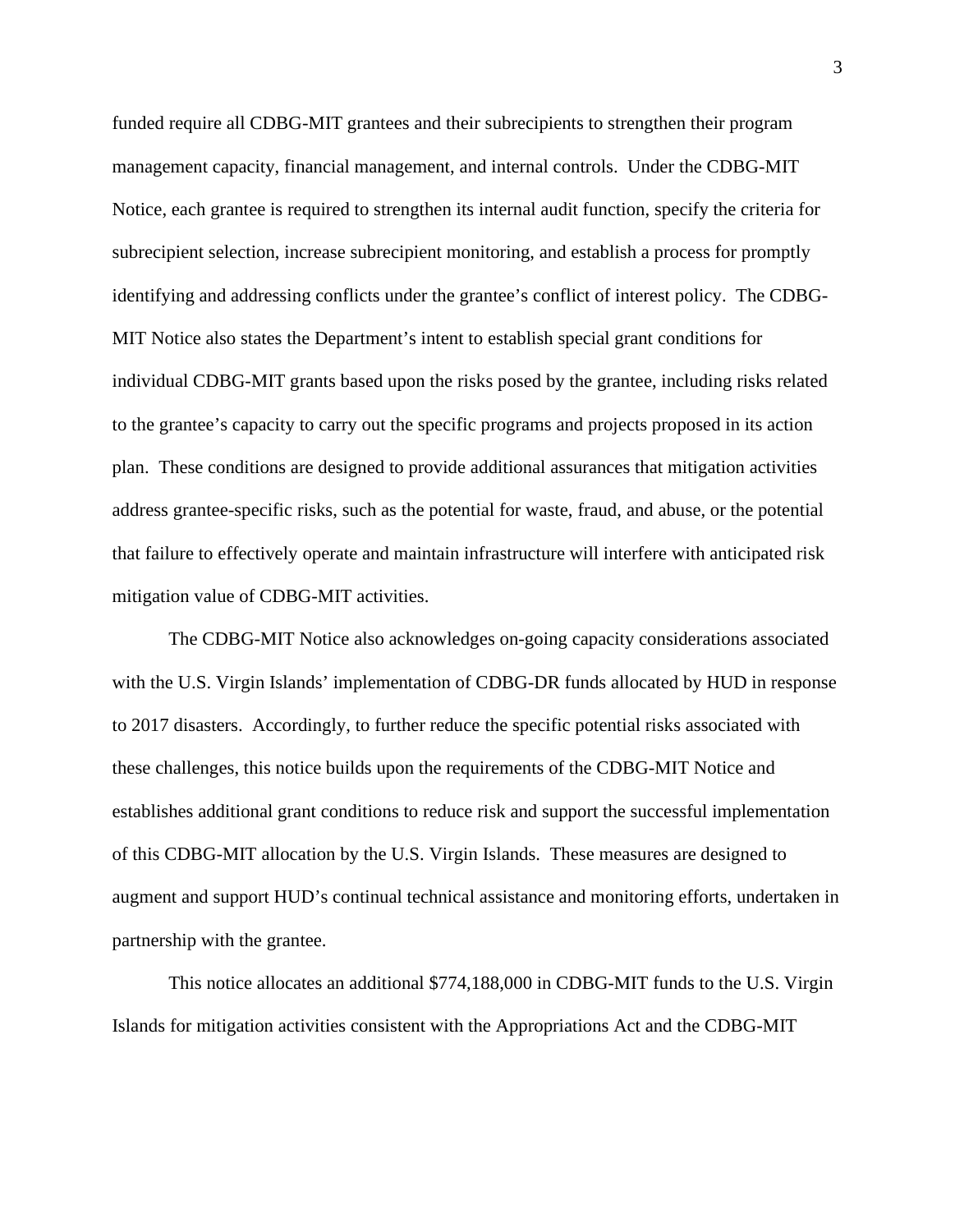Notice. The grantee receiving an allocation of funds under this notice is subject to the requirements of the CDBG-MIT Notice, including waivers and alternative requirements, and any additional requirements imposed by this or future Federal Register notices.

| <b>Disaster</b><br>No. | <b>Grantee</b>            | <b>CDBG-MIT</b><br><b>Allocation</b> | <b>Minimum</b><br>amount to be<br>expended in the<br><b>HUD-identified</b><br>"most impacted<br>and distressed"<br>areas listed<br>herein | <b>HUD-identified "most</b><br>impacted and distressed"<br>areas |
|------------------------|---------------------------|--------------------------------------|-------------------------------------------------------------------------------------------------------------------------------------------|------------------------------------------------------------------|
| 4335, 4340             | U.S.<br>Virgin<br>Islands | \$774,188,000                        | \$774,188,000                                                                                                                             | All components of the U.S.<br>Virgin Islands                     |

**Table 1 – Allocation for Mitigation Activities** 

In accordance with the Appropriations Act, the CDBG-MIT funds allocation is based on the grantee's proportional share of total CDBG-DR funds allocated for all eligible disasters in 2015, 2016, and 2017.

### I.B. *Use of Funds*

The Appropriations Act requires that prior to the obligation of CDBG-MIT funds by the Secretary, a grantee shall submit a plan to HUD for approval detailing the proposed use of all funds. The plan must include the criteria for eligibility, and how the use of these funds will address risks identified through a mitigation needs assessment of the most impacted and distressed areas. The definition of mitigation activities and the requirements for the submission of an action plan are identified in section II of the CDBG-MIT Notice.

I.C. *Grant Process*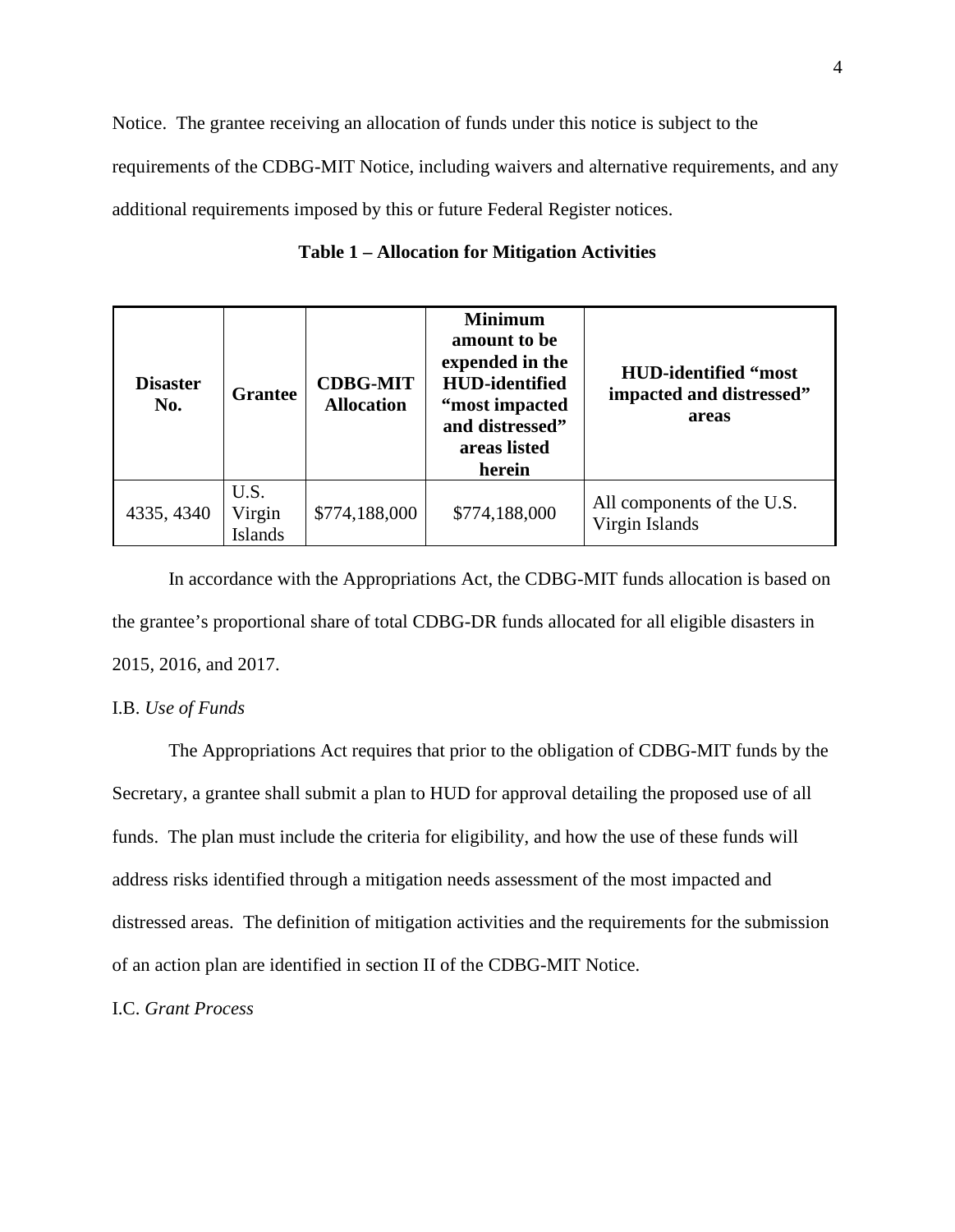The U.S. Virgin Islands must submit the financial certification documentation required by section V.A.1.a of the CDBG-MIT Notice and the implementation plan and capacity assessment required by section V.A.1.b. of the CDBG-MIT Notice. All deadlines for the submissions necessary for the Secretary's certification of financial controls, procurement processes and adequate procedures, and the implementation plan and capacity assessment referenced in the CDBG-MIT Notice, are determined by the applicability date of this notice.

The grantee must submit an action plan per the requirements of section V.A.2 of the CDBG-MIT Notice no later than April 6, 2020, unless the grantee requests, and HUD approves, an extension of the submission deadline as provided for in the CDBG-MIT Notice.

To begin expending CDBG-MIT funds, the grantee must follow the grant process outlined in the CDBG-MIT Notice in section IV, with all timelines for grantee submissions to commence on the applicability date of this notice.

#### **II. Applicable Rules, Statutes, Waivers, Alternative Requirements, and Grant Conditions**

CDBG-MIT grants are subject to requirements of the CDBG-MIT Notice, which include requirements of the Appropriations Act and waivers and alternative requirements. The waivers and alternative requirements provide additional flexibility in program design and implementation to eligible mitigation activities to lessen the impact of future disasters, while also ensuring that statutory requirements are met. The U.S. Virgin Islands may request additional waivers and alternative requirements from the Department as needed to address specific needs related to its mitigation activities. Waivers and alternative requirements are effective five days after they are published in the **Federal Register**.This section of the notice establishes additional rules, waivers and alternative requirements, and grant conditions specific to the allocation of CDBG-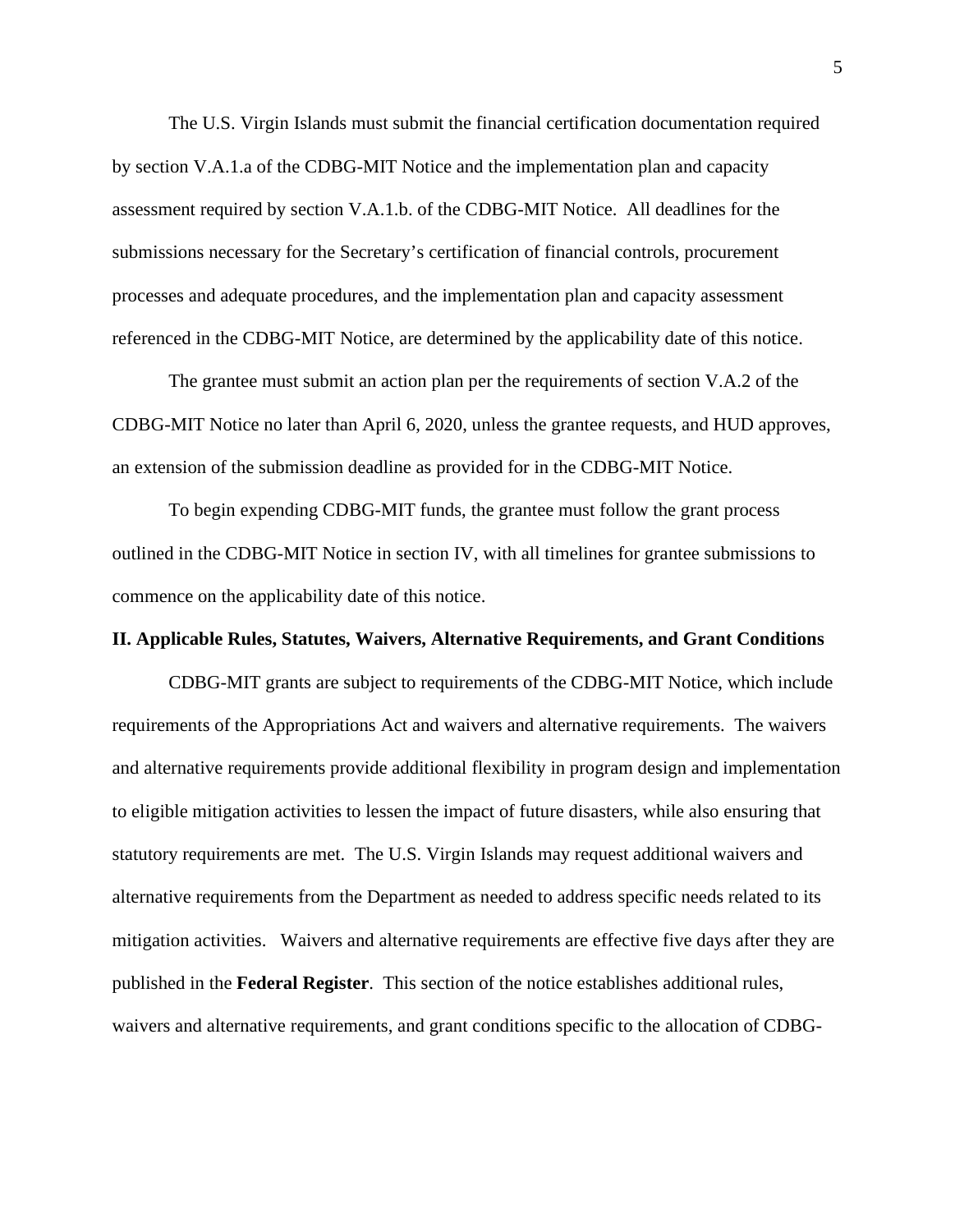MIT funds for the U.S. Virgin Islands.

II.A. *Waiver and alternative requirement for the U.S. Virgin Islands to administer CDBG-MIT funds pursuant to the requirements of the State CDBG program.* 

The Appropriations Act authorizes the Secretary to waive or specify alternative requirements for any provision of any statute or regulation that the Secretary administers in connection with the obligation by the Secretary, or use by the recipient, of these funds, except for requirements related to fair housing, nondiscrimination, labor standards, and the environment. HUD also has regulatory waiver authority under 24 CFR 5.110, 91.600, and 570.5.

For each waiver and alternative requirement, the Secretary has determined that good cause exists, and the waiver or alternative requirement is not inconsistent with the overall purpose of title I of the Housing and Community Development Act of 1974.The provisions of 24 CFR part 570 subpart F are waived to authorize the U.S. Virgin Islands to administer its CDBG-MIT allocation in accordance with the regulatory and statutory provisions governing the State CDBG program, as modified by rules, statutes, waivers and alternative requirements made applicable by Federal Register notices. This includes the requirement that the aggregate total for administrative and technical assistance expenditures by the U.S. Virgin Islands must not exceed 5 percent of any CDBG-MIT grant made pursuant to the Appropriations Act, plus 5 percent of program income generated by the grant.

II.B. *Limitation on use of CDBG-MIT funds for electrical power system enhancements.* 

In addition to the appropriation of CDBG-MIT funds, the Appropriations Act requires HUD to allocate \$2 billion of CDBG disaster recovery (CDBG-DR funds) to provide enhanced or improved electrical power systems in response to Hurricane Maria. HUD announced the allocation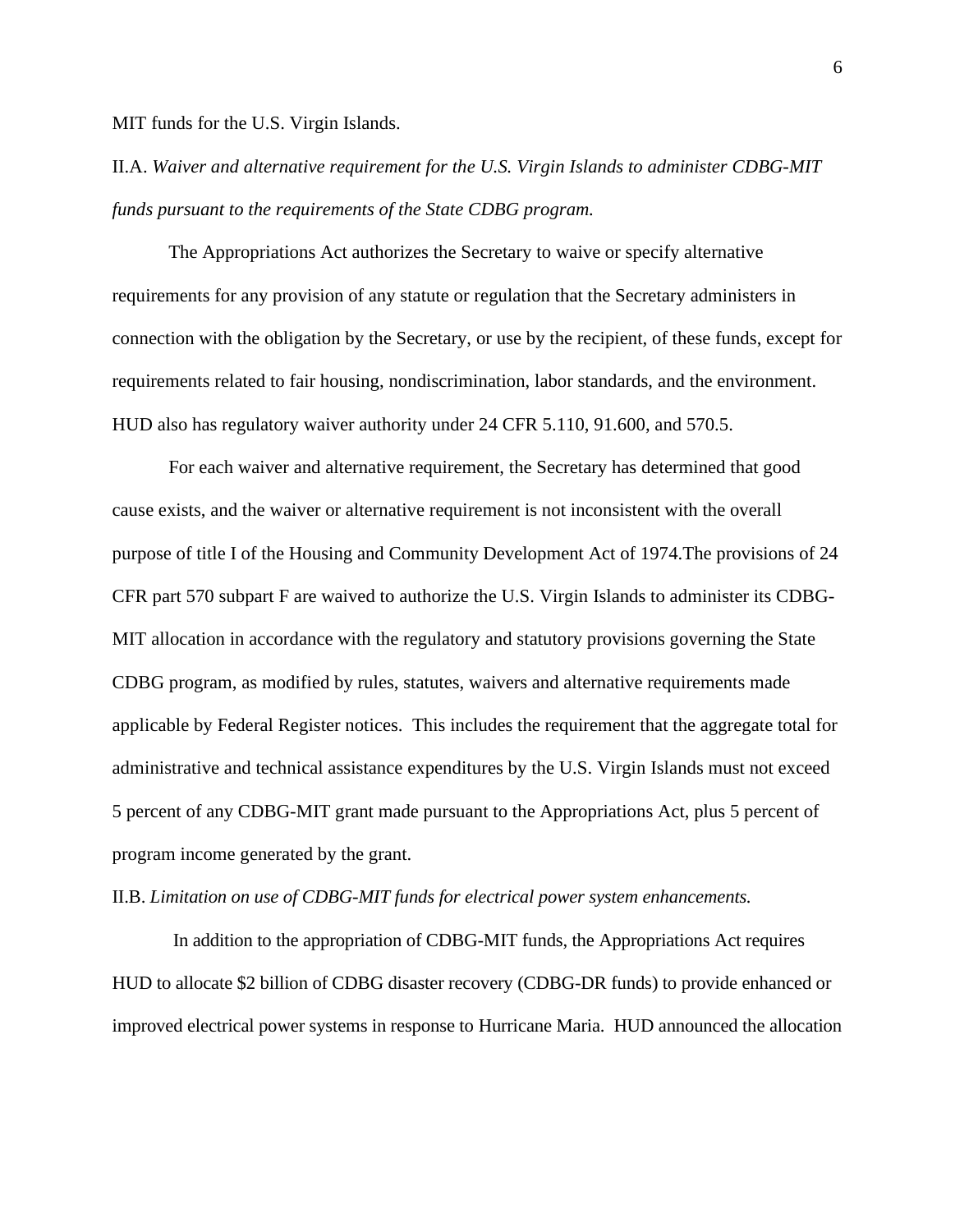of these funds to the U.S. Virgin Islands and the Commonwealth of Puerto Rico and provided that the electrical power system allocation shall be governed by a subsequent notice. To enhance the use of the \$2 billion allocated to enhance or improve electrical power systems, the grantee may wish to use CDBG-MIT funds to lessen the risks of disaster-related damage to electric power systems. However, successful efforts to restore, enhance, and improve electrical power systems, and guard this infrastructure against future disasters, will require coordination across multiple sources of Federal financial assistance provided for this purpose.

Therefore, the grantee is prohibited from using CDBG-MIT funds for mitigation activities to reduce the risk of disaster related damage to electric power systems until after HUD publishes the **Federal Register** notice governing the use of the \$2 billion for enhanced or improved electrical power systems. This limitation includes a prohibition on the use of CDBG-MIT funds for mitigation activities carried out to meet the matching requirement, share, or contribution for any Federally-funded project that is providing funds for electrical power systems until HUD publishes the **Federal Register** notice governing the use of CDBG-DR funds to provide enhanced or improved electrical power systems. After publication of HUD's electrical power systems notice, use of CDBG-MIT funds to mitigate risks to electric power systems, including the provision of non-Federal cost share for any Federally-funded activity related to electrical power systems, shall be limited to activities that meet the requirements for CDBG-MIT funds and that are not inconsistent with the requirements of HUD's electrical power systems notice and any additional requirements on the use of CDBG-MIT funds published in that notice.

II.C. *Grant Conditions.*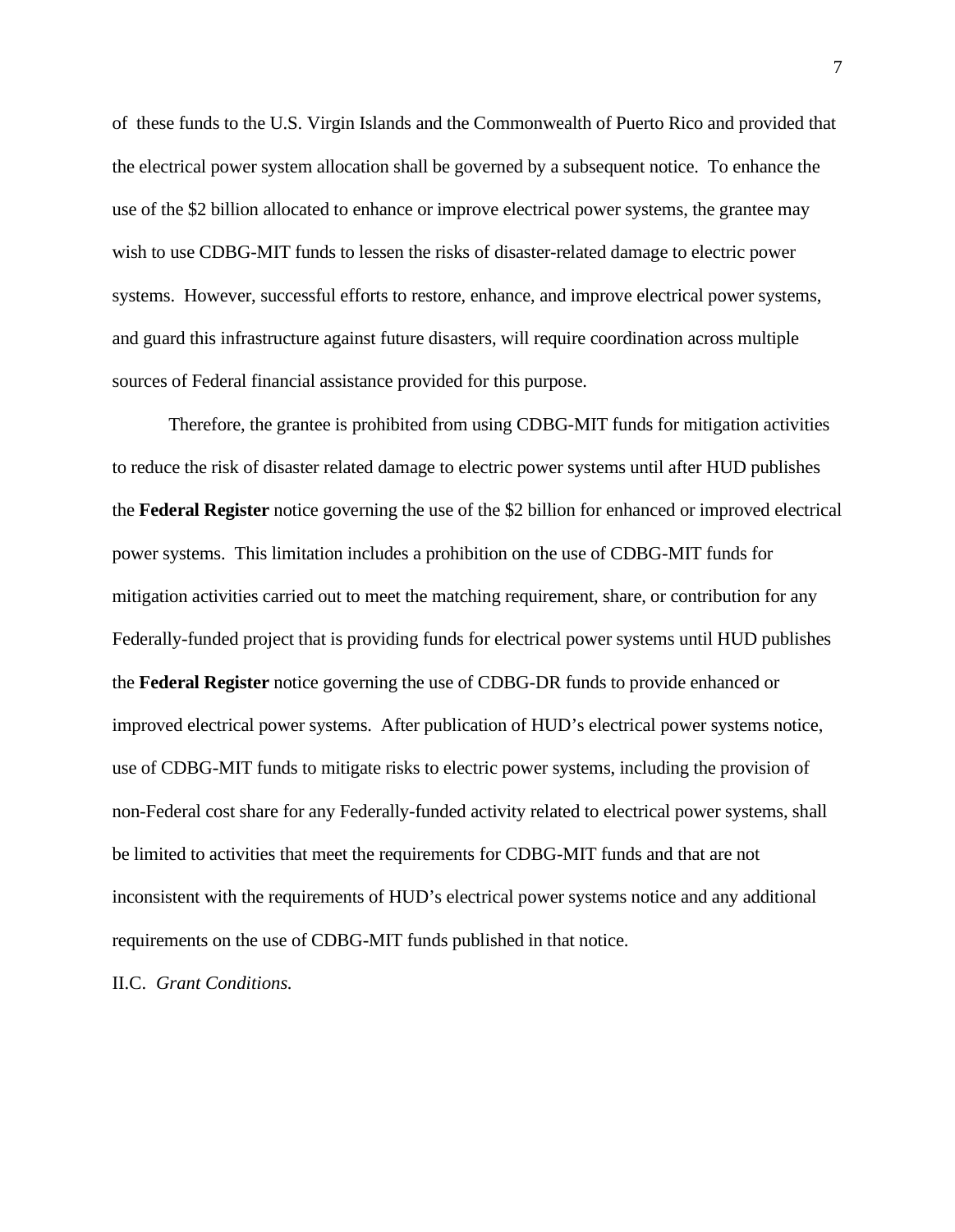The *Uniform Administrative Requirements, Cost Principles, and Audit Requirements for Federal Awards* (2 CFR part 200) direct HUD to assess risks posed by the grantee and authorize HUD to impose special grant conditions that correspond to the assessed degree of risk. As described in the CDBG-MIT Notice, HUD will establish special grant conditions for individual CDBG-MIT grants based upon assessed risks, including risks related to the grantee's capacity to carry out the specific programs and projects proposed in its action plan. These conditions are designed to provide additional assurances that mitigation activities address grantee-specific risks, such as the potential for waste, fraud, and abuse, or the potential that failure to effectively operate and maintain infrastructure will interfere with anticipated risk mitigation value of CDBG-MIT activities. At any time, if HUD determines that an identified risk has been mitigated and the grantee has met the required grant terms and conditions, HUD can modify or remove those terms and conditions. To address identified risks, the Department will establish grant conditions for the U.S. Virgin Islands which shall include, but not be limited to, the following requirements:

II.C.1. *Special Condition Related to Covered Projects.* As described in the CDBG-MIT Notice, for grantees that are considered by HUD to have "unmitigated high risks," that impact their ability to implement large scale projects, HUD may impose special grant conditions, including but not limited to a lower dollar threshold for the large-scale infrastructure projects that meet the definition of a Covered Project. Covered Projects are subject to the additional action plan requirements described in section V.A.2.h. of the CDBG-MIT notice. As the U.S. Virgin Islands has been determined by HUD to have unmitigated high risks with regard to its capacity, a Covered Project for the U.S. Virgin Islands will alternatively be defined as an infrastructure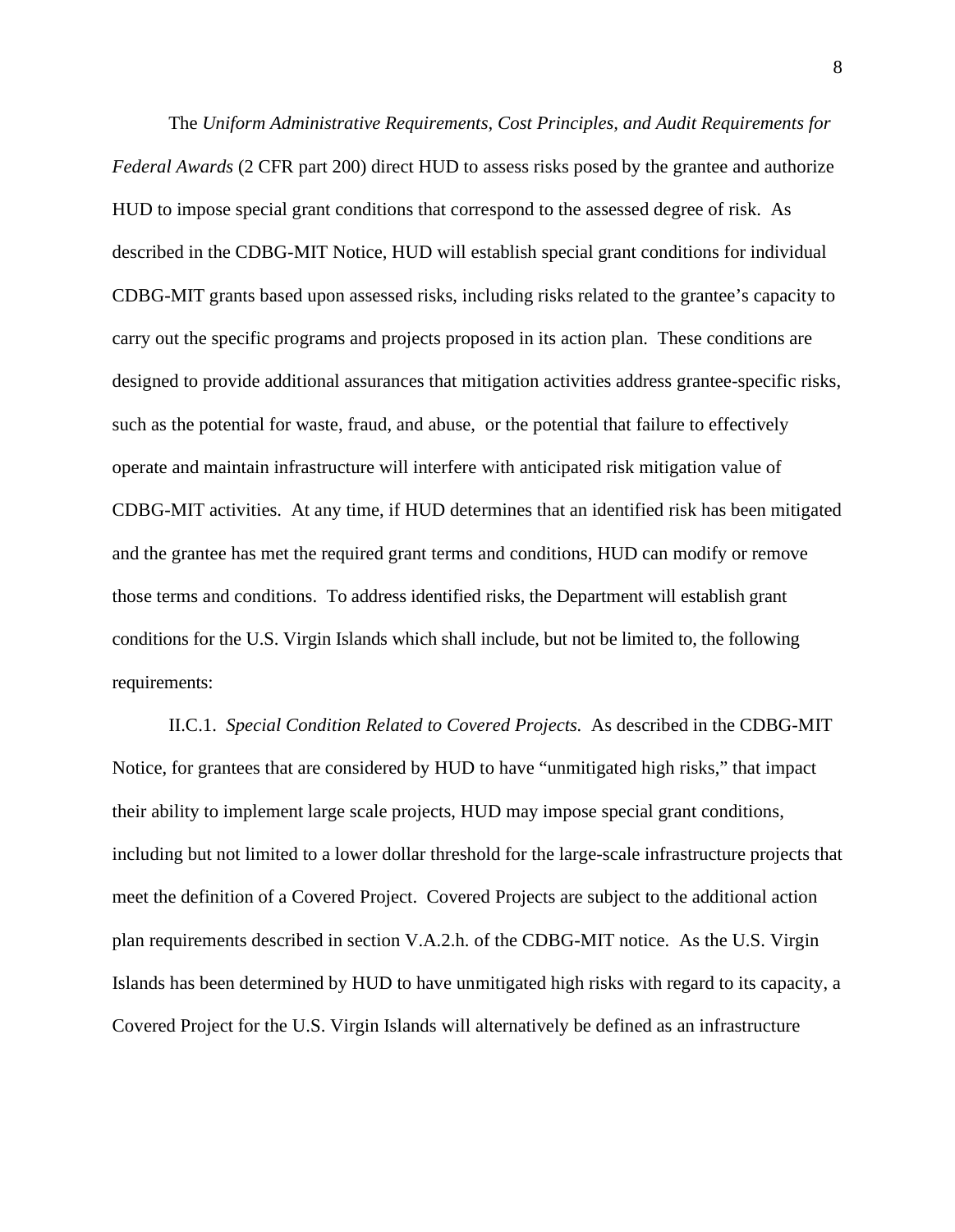project having a total project cost of \$50 million or more, with at least \$25 million of CDBG funds (regardless of source (e.g., CDBG-DR, CDBG-MIT, or CDBG)).

II.C.2. *Additional implementation plan capacity assessment requirements.* In addition to the submission requirements established for the implementation plan and capacity assessment provided in section V.A.1.b. of the CDBG-MIT Notice, the U.S. Virgin Islands shall submit evidence that it has secured or is in the process of securing staff and contractors necessary to effectively implement CDBG-MIT funded programs and projects. Staff and contractors must be identified by the grantee in a Staff Analysis Worksheet that the grantee must include as part of its implementation and capacity assessment submission. In the CDBG-MIT grant agreement, HUD will establish a special condition related to staffing requirements for specific positions critical to the grantee's implementation of CDBG-MIT funded programs and projects, as identified by HUD during its review of the Staff Analysis Worksheet submission. The grant terms shall require the grantee to advertise and fill such positions within 90 days of HUD's execution of the CDBG-MIT grant agreement. To ensure that the capacity risk is reduced and the staffing requirement is met, a portion of CDBG-MIT funds shall remain in a restricted balance in the Disaster Recovery and Grants Reporting (DRGR) system until HUD receives evidence that the identified positions have been advertised and filled. The amount of the restricted balance will be imposed in a special condition after HUD reviews the Staff Analysis Worksheet submission, based on HUD's determination of the amount that will allow initial grant operations to launch while ensuring that the capacity risk will be addressed before major implementing activities are underway.

II.C.3. *Citizen engagement.* In response to the limited experience of the grantee in engaging the community in an assessment of mitigation needs following a major disaster, within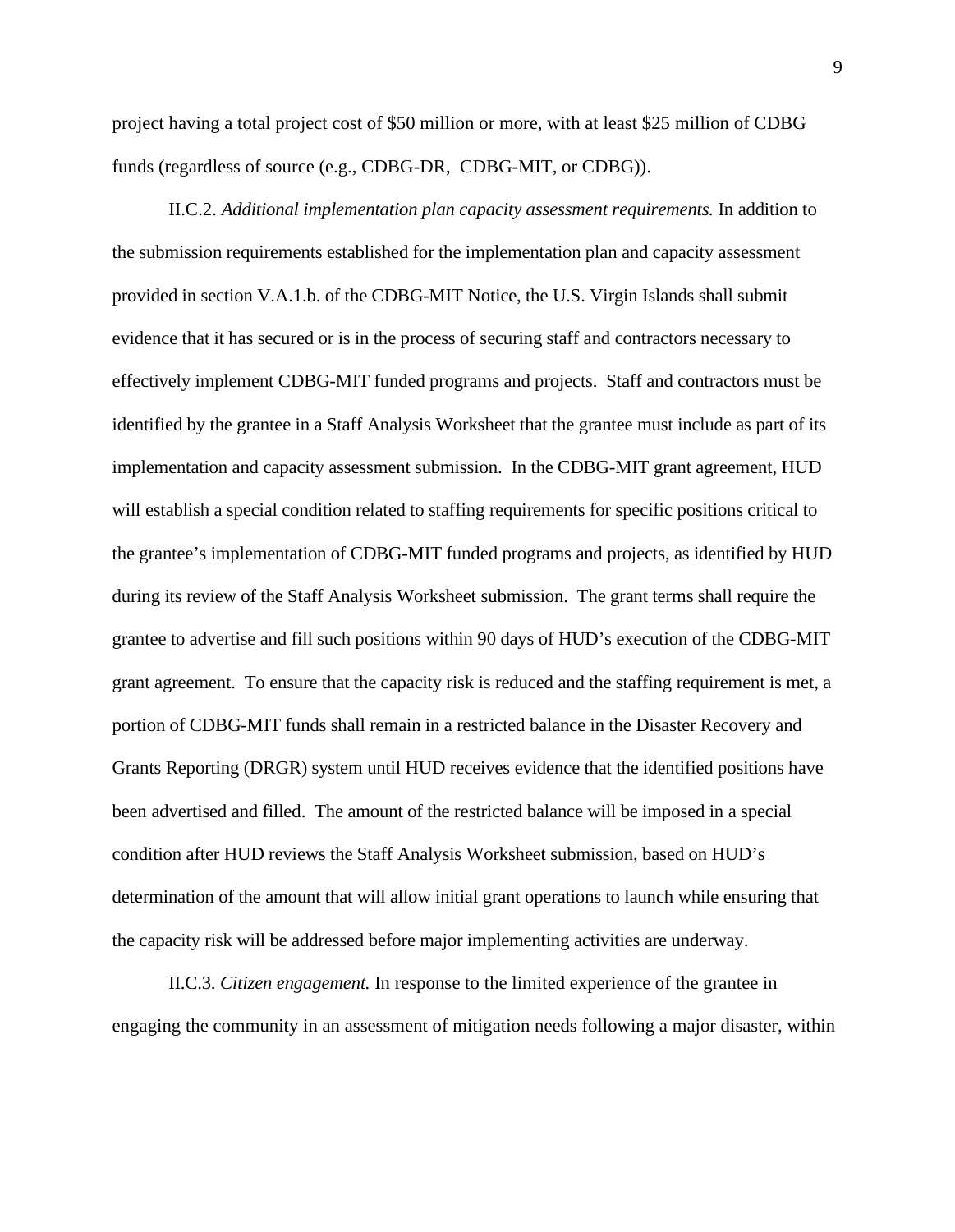90 days of execution of the CDBG-MIT grant agreement, the grantee shall have in place public affairs staff with community engagement expertise; and, within 120 days of execution of the grant agreement, shall update its citizen participation plan to include specific outreach actions designed to mitigate risks arising from public pressure and a lack of broad community input in the identification of mitigation needs.

II.C.4. *Submission of internal audit reports and posting of reports.* Section V.A.1.a. (6)(iii) of the CDBG-MIT Notice provides that HUD may establish a grant condition to require grantees to submit copies of the reports of its internal auditor directly to HUD. Accordingly, the U.S. Virgin Islands shall submit to HUD and the HUD's Office of the Inspector General (OIG) a copy of all reports issued by its internal auditor, and if the internal auditor does not issue formal reports then the grantee will instead submit a regular summary of findings and assessments made by the auditor. Additionally, while all CDBG-MIT grantees are required to post certain information on the grantee's website pursuant to section V.A.3.d of the CDBG-MIT Notice, the U.S. Virgin Islands shall also post final audit reports issued by HUD's OIG on the grantee's website, along with any other relevant reports that HUD requests that the grantee posts on its website.

II.C.5. *Additional requirements for policies and procedures.* The U.S. Virgin Islands shall develop and maintain policies and procedures and shall describe for each program (or project, as applicable): the eligible activities; the required records management practices; procurement requirements; subrecipient oversight; providing technical assistance; monitoring practices; policies for assigning direct costs to the program or project; and timely expenditure of funds. The policies and procedures shall include a plan for training all subrecipients on all federal and state CDBG-MIT requirements (e.g. program-related civil rights requirements training). The grantee shall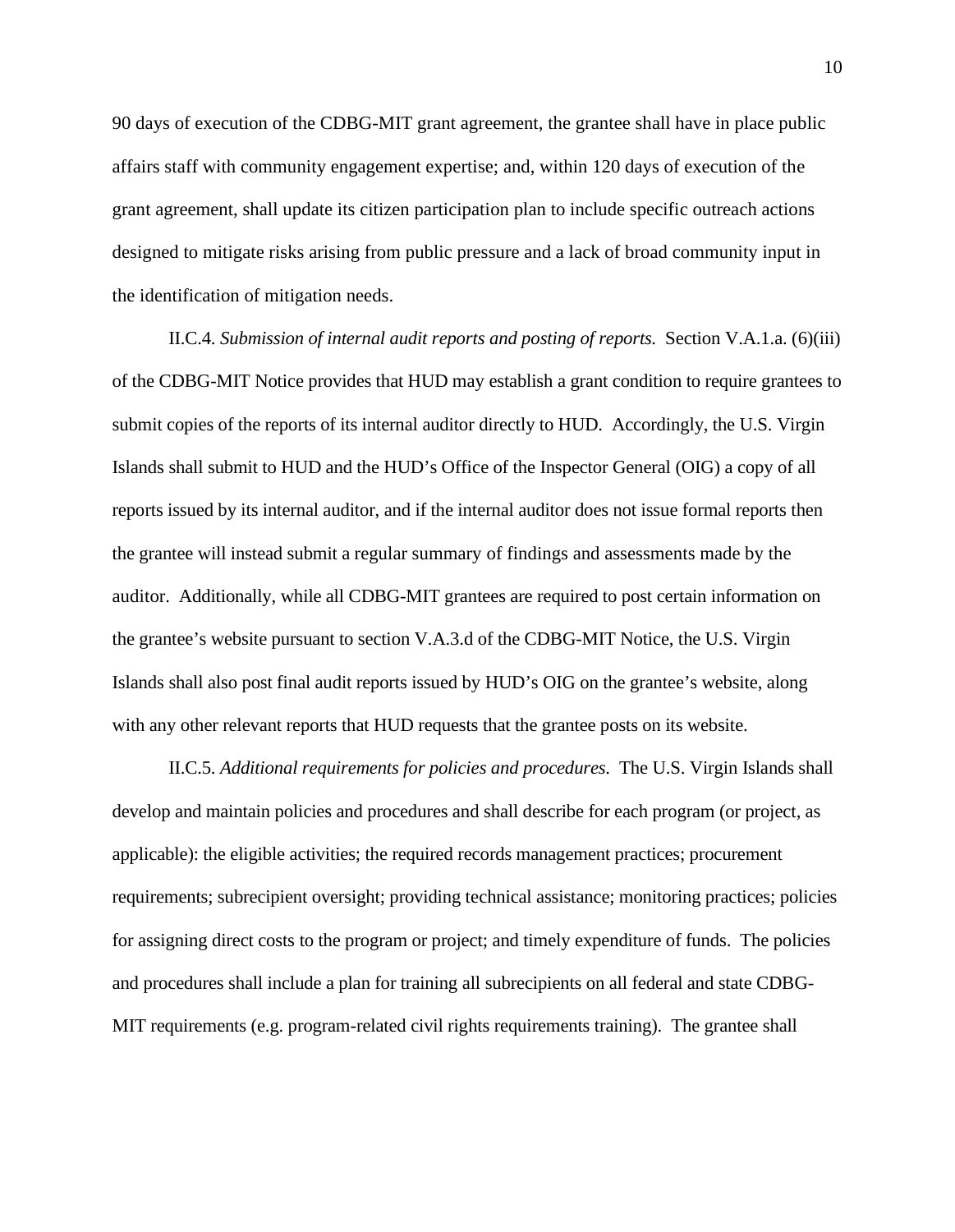submit the policies and procedures to HUD within 30 days of HUD's execution of the grant agreement or before the grantee awards funds to subrecipients, whichever is later.

#### II.C.6. *Additional requirements for financial management.*

II.C.6.a. *Enhanced DRGR voucher review.* In order for HUD to monitor the grantee's financial management capacity, the U.S. Virgin Islands shall provide, via upload in DRGR, support documentation for each voucher drawdown request made in DRGR for its CDBG-MIT grant. The U.S. Virgin Islands shall continue to upload support documentation for its voucher drawdown requests in DRGR until completion of HUD's first two on-site monitoring reviews and the grantee's resolution of any significant findings that result from those reviews.

II.C.6.b. *Drawdown milestones.* At the time the grantee submits a draw request in DRGR that achieves 10, 25, and 50 percent of grant disbursement, the Grantee must update its DRGR administration module to include: (i) a list of all grant-related internal audit issues (i.e. findings or concerns) and recommendations along with the resolution or planned resolution of these issues; (ii) a summary of each open single audit recommendation for the grantee or subrecipient, along with the resolution or planned resolution of the audit recommendation; (iii) a summary of each open recommendation by the HUD's Office of the Inspector General (OIG) recommendation related to this grant, together with its resolution or planned resolution; and (iv) a summary of each HUD monitoring recommendation related to this grant together with the resolution or planned resolution of the recommendation. At each of the above draw request milestones, the grantee shall also review its management and capacity plan and inform HUD of all updates, including an explanation for each missed milestone, if any.

HUD will review the information submitted at each milestone to determine whether the

11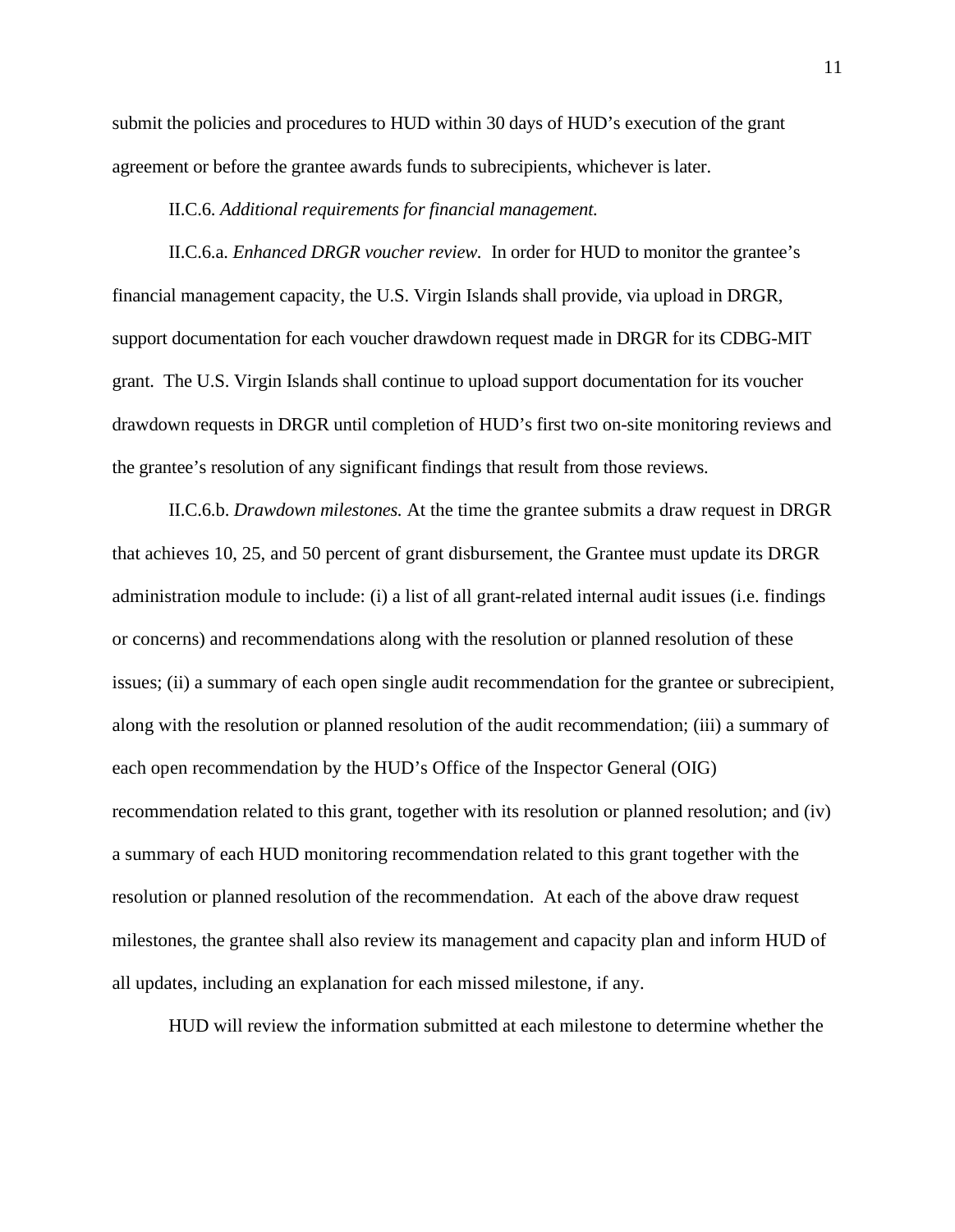grantee demonstrates sufficient capacity to make timely and effective corrective actions on identified deficiencies and compliance issues. If HUD determines that the grantee does not demonstrate such sufficient capacity, HUD may take additional corrective actions, such as restricting access to grant funds pending resolution of identified issues. If the grantee fails to comply with the conditions required at each milestone, HUD will block access to CDBG-MIT funds pending on-site review and HUD's acceptance of the grantee's management controls.

### **III. Catalog of Federal Domestic Assistance**

The Catalog of Federal Domestic Assistance numbers for the disaster recovery grants under this notice are as follows: 14.218 and 14.228.

## **IV. Finding of No Significant Impact**